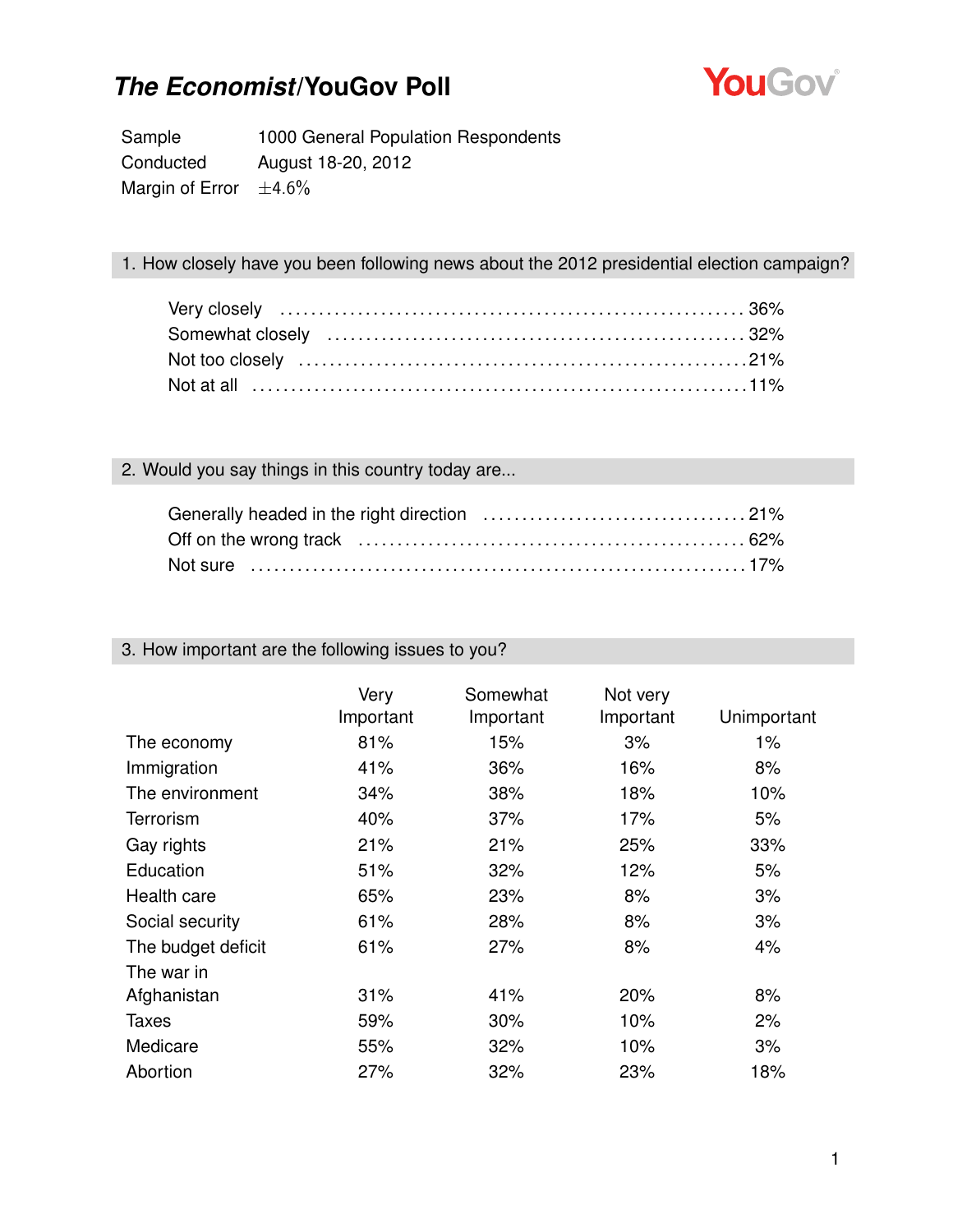

4. Which of these is the **most** important issue for you?

| The budget deficit (and according to the budget deficit (and according to the budget deficit (and according to the budget of $9\%$ |  |
|------------------------------------------------------------------------------------------------------------------------------------|--|
|                                                                                                                                    |  |
|                                                                                                                                    |  |
|                                                                                                                                    |  |
|                                                                                                                                    |  |

5. Republican vice presidential candidate Paul Ryan has proposed a plan to change Medicare, the federal government's health insurance program for older Americans. Which of the following most accurately describes Ryan's proposal for Medicare?

| Gradually end the Medicare program over the next 40 years 8%                |  |
|-----------------------------------------------------------------------------|--|
| Turn Medicare into a government voucher program for the purchase of private |  |
|                                                                             |  |
| Transfer control of the Medicare program from the federal government to the |  |
|                                                                             |  |
|                                                                             |  |

6. Do you support or oppose Paul Ryan's plan to change the Medicare program? *Asked of respondents who indicated they had heard of Paul Ryan's Medicare plan*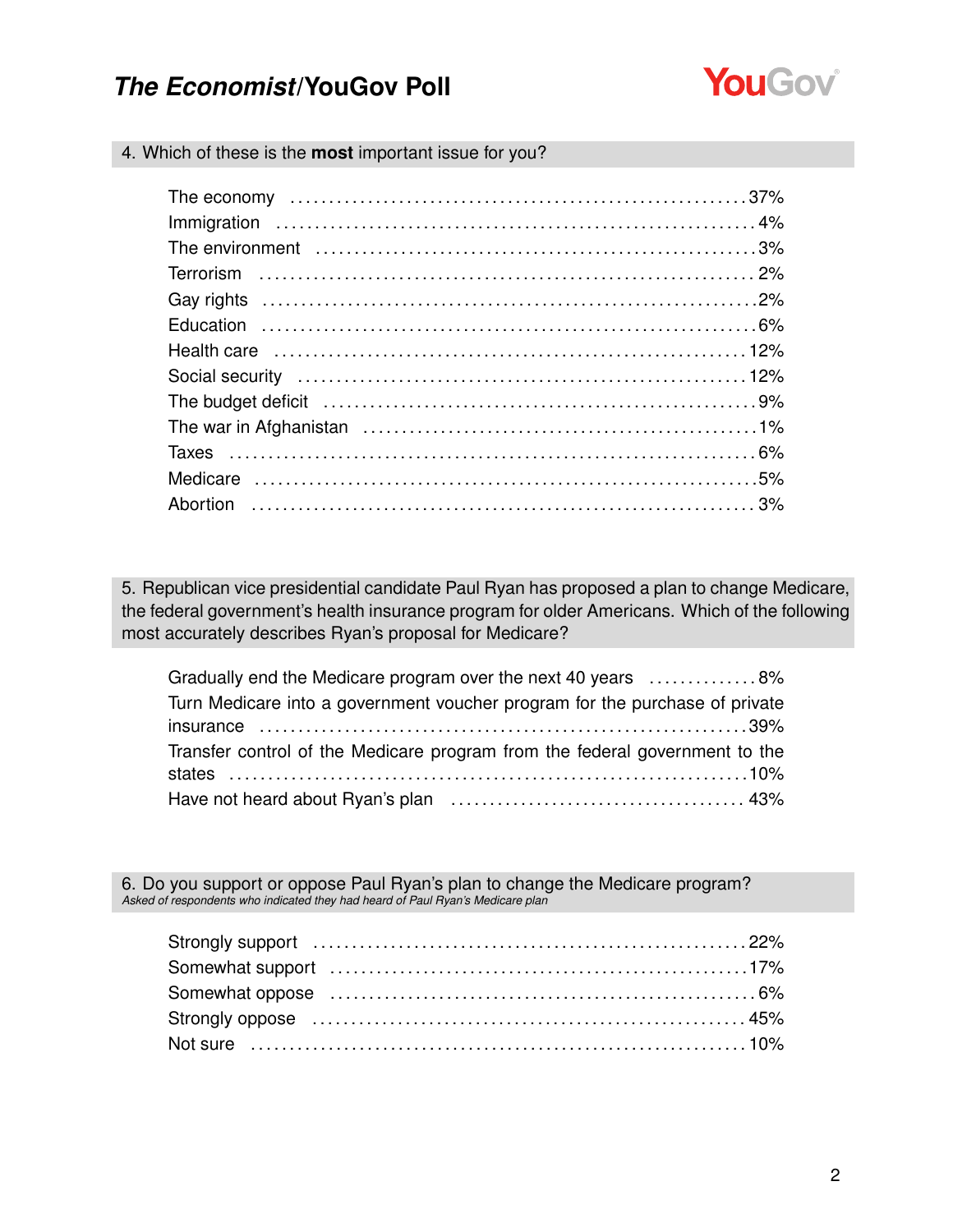

7. Do you think the Medicare program can be preserved for future generations without cutting benefits?

#### 8. Who do you think Medicare benefits should be cut for? *Asked of respondents who indicated they believe Medicare cannot be preserved without cutting benefits*

#### 9. Which party do you trust to do a better job on the following issues?

|                    | The       | The         |                |          |
|--------------------|-----------|-------------|----------------|----------|
|                    | Democrats | Republicans | <b>Neither</b> | Not sure |
| The economy        | 30%       | 32%         | 22%            | 15%      |
| The budget deficit | 27%       | 33%         | 25%            | 15%      |
| Social security    | 35%       | 27%         | 21%            | 16%      |
| Foreign policy     | 32%       | 30%         | 21%            | 18%      |
| Medicare           | 34%       | 28%         | 23%            | 15%      |

10. If you could send just one of the following two messages to the federal government right now, would it be "lend me a hand" or would it be "leave me alone"?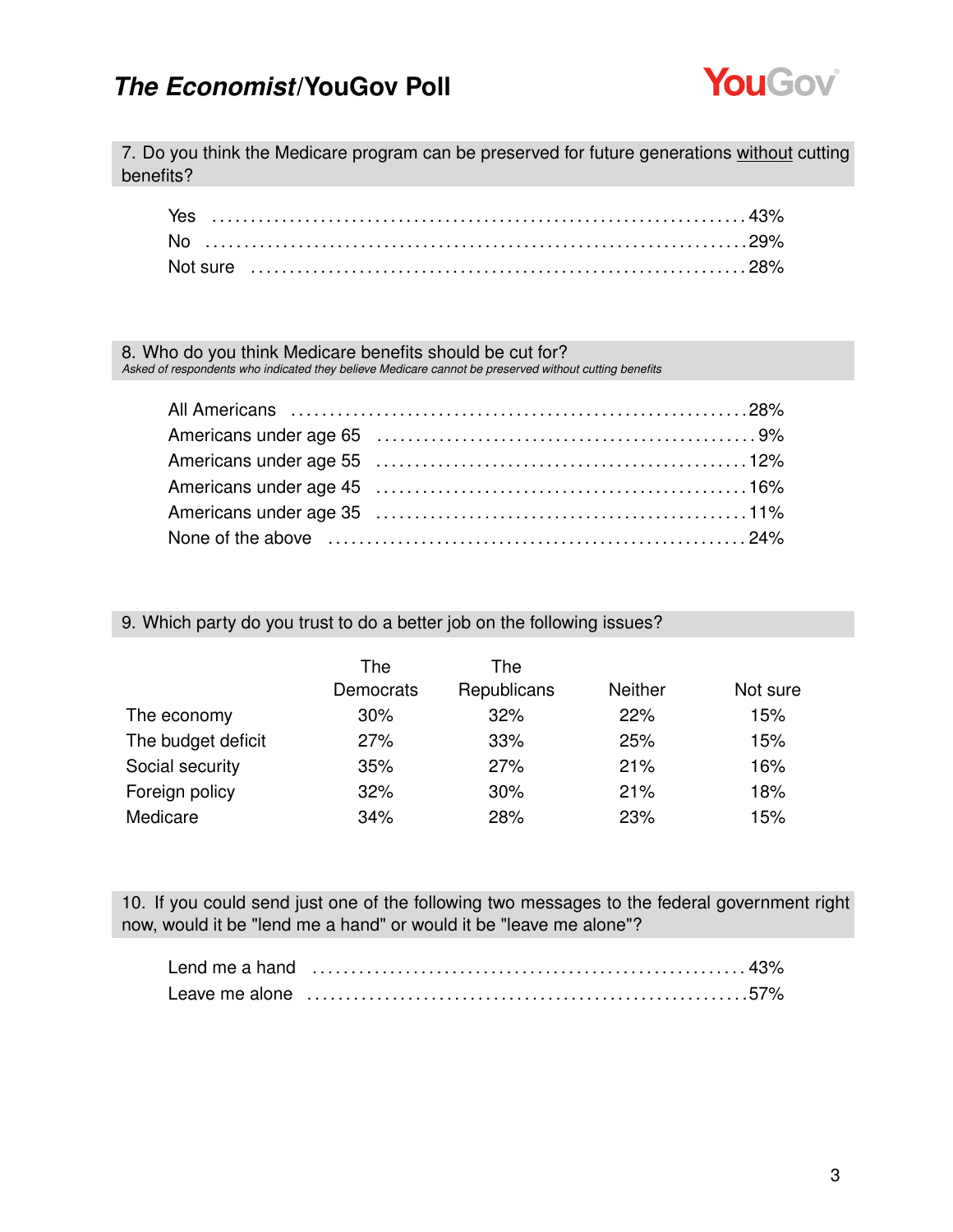

| 11. Do you have a favorable or an unfavorable opinion of the following people? |  |
|--------------------------------------------------------------------------------|--|
|                                                                                |  |

|                     | Verv      | Somewhat   | Somewhat    | Verv        | Don't |
|---------------------|-----------|------------|-------------|-------------|-------|
|                     | favorable | favorable  | unfavorable | unfavorable | know  |
| <b>Barack Obama</b> | 26%       | 18%        | 9%          | 39%         | 7%    |
| Mitt Romney         | 15%       | <b>23%</b> | 14%         | 33%         | 15%   |
| Paul Ryan           | 22%       | 15%        | 11%         | 29%         | 23%   |
| Joe Biden           | 15%       | 21%        | 14%         | 34%         | 16%   |

12. Do you approve or disapprove of the way Barack Obama is handling his job as President?

#### 13. Do you approve or disapprove of the way Barack Obama is handling these specific issues?

|                    | Strongly<br>approve | Somewhat<br>approve | Somewhat<br>disapprove | Strongly<br>disapprove | No<br>opinion |
|--------------------|---------------------|---------------------|------------------------|------------------------|---------------|
| The economy        | 13%                 | 20%                 | 10%                    | 43%                    | 14%           |
| Immigration        | 13%                 | 17%                 | 13%                    | 36%                    | 21%           |
| The environment    | 13%                 | 23%                 | 12%                    | 29%                    | 23%           |
| Terrorism          | 21%                 | 26%                 | 10%                    | 26%                    | 17%           |
| Gay rights         | 18%                 | 17%                 | 9%                     | 33%                    | 23%           |
| Education          | 15%                 | 22%                 | 12%                    | 28%                    | 23%           |
| Health care        | 20%                 | 17%                 | 7%                     | 42%                    | 14%           |
| Social security    | 16%                 | 19%                 | 10%                    | 34%                    | 20%           |
| The budget deficit | 11%                 | 18%                 | 11%                    | 43%                    | 17%           |
| The war in         |                     |                     |                        |                        |               |
| Afghanistan        | 16%                 | 25%                 | 13%                    | 27%                    | 18%           |
| <b>Taxes</b>       | 17%                 | 19%                 | 11%                    | 37%                    | 16%           |
| Medicare           | 17%                 | 17%                 | 10%                    | 37%                    | 19%           |
| Abortion           | 16%                 | 17%                 | 8%                     | 29%                    | 30%           |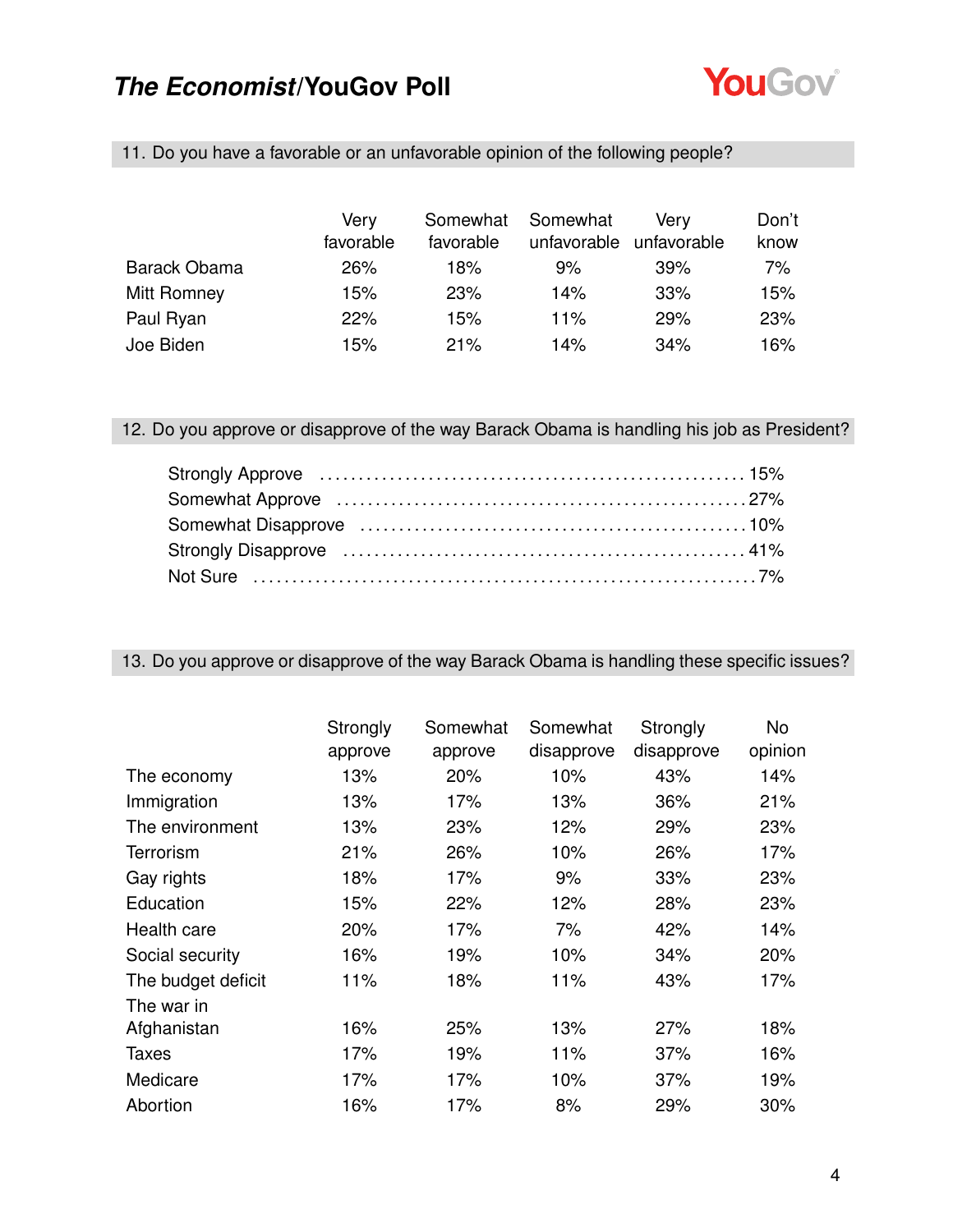

14. Overall, do you approve or disapprove of the way that the United States Congress is handling its job?

15. How enthusiastic are you about voting for president in the upcoming presidential election in November? *Asked of registered voters*

16. Who will you vote for in the 2012 Presidential election? *Asked of registered voters. Respondents who initially answered 'not sure' were then asked whom they would support if they had to choose. Those who answered 'Probably Obama' or 'Probably Romney' to the follow-up question are considered 'leaners.'*

|              | Leaners Included | <b>Leaners Excluded</b> |
|--------------|------------------|-------------------------|
| Barack Obama | 45%              | 42%                     |
| Mitt Romney  | 45%              | 42%                     |
| Other        | 4%               | 4%                      |
| Not sure     | 5%               | 12%                     |

17. Would you say you are mostly voting for [Barack Obama/Mitt Romney] or against [other candidate]? *Asked of Obama/Romney supporters*

| l'm mostly voting against [other candidate] 38% |  |
|-------------------------------------------------|--|
|                                                 |  |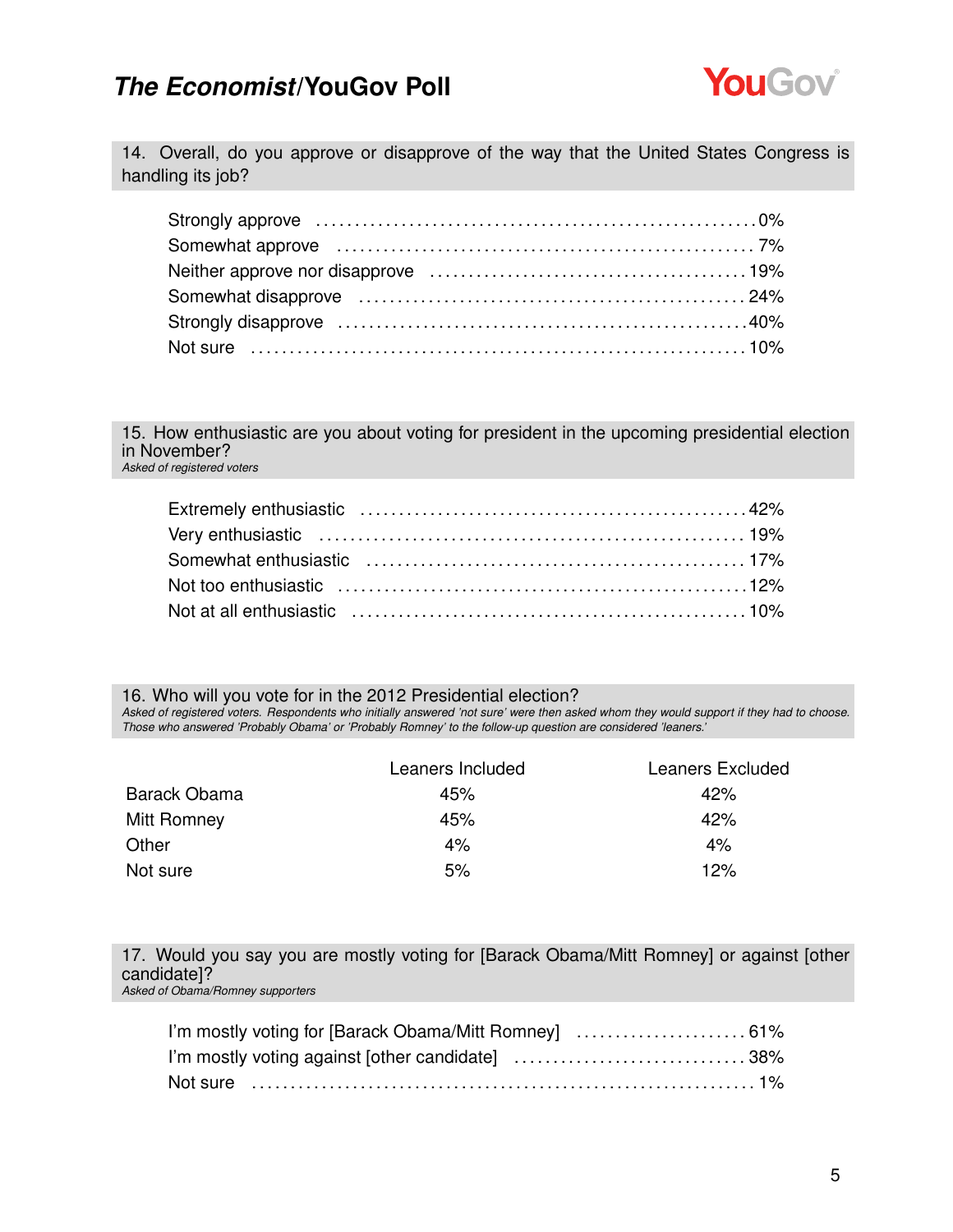

18. Regardless of which candidate you support, who do you think is most likely to win the Presidential election in November? *Asked of registered voters*

19. If an election for U.S. Congress were being held today, who would you vote for in the district where you live?

#### 20. Do you think of yourself as a part of the Tea Party movement?

#### 21. Thinking about politics these days, how would you describe your own political viewpoint?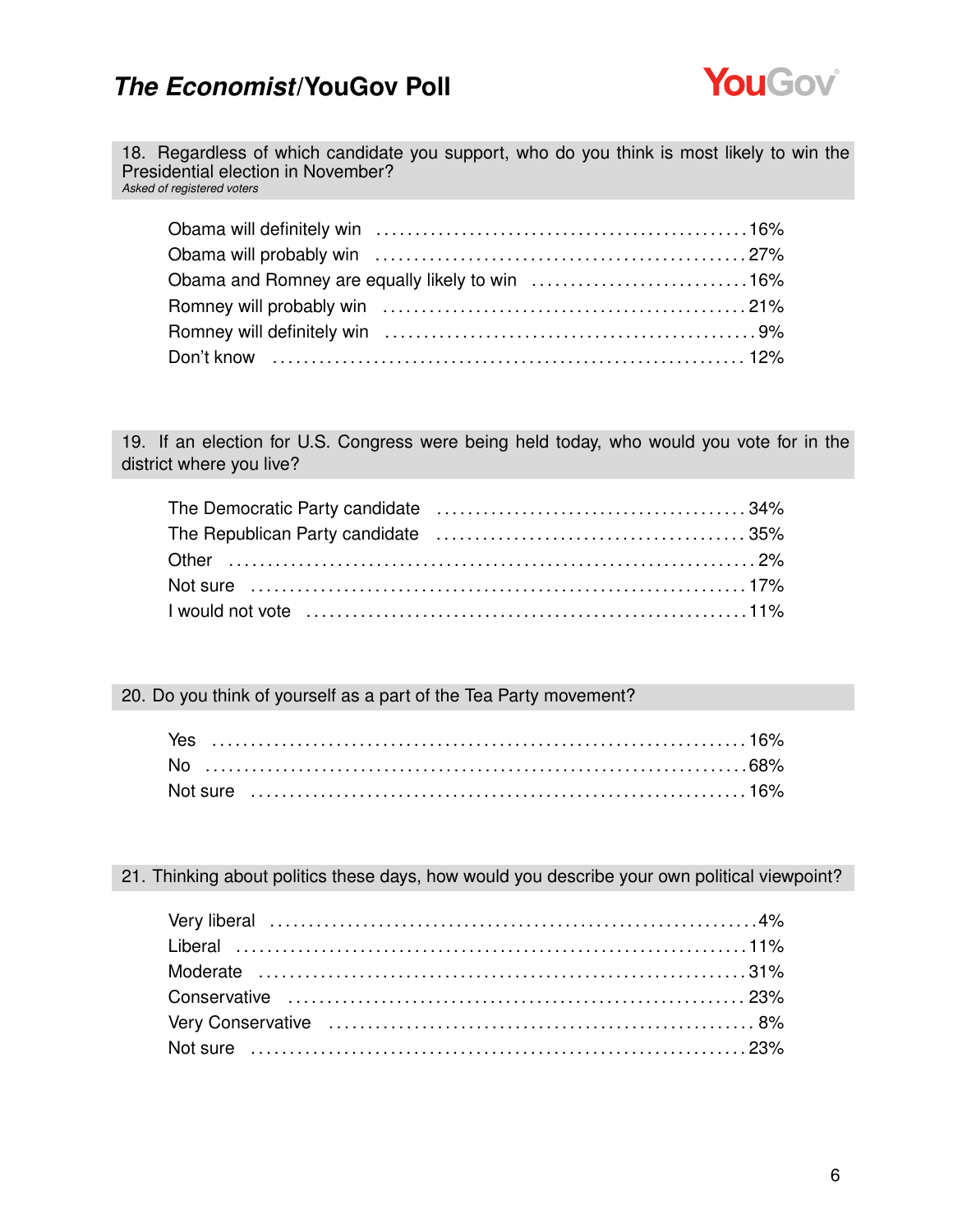

#### 22. Would you say Barack Obama is...

#### 23. Would you say Mitt Romney is...

#### 24. Do you think Barack Obama...

| Not sure …………………………………………………………………11% |  |
|---------------------------------------|--|

#### 25. Regardless of whether you agree with him, do you like Barack Obama as a person?

#### 26. Do you think Mitt Romney...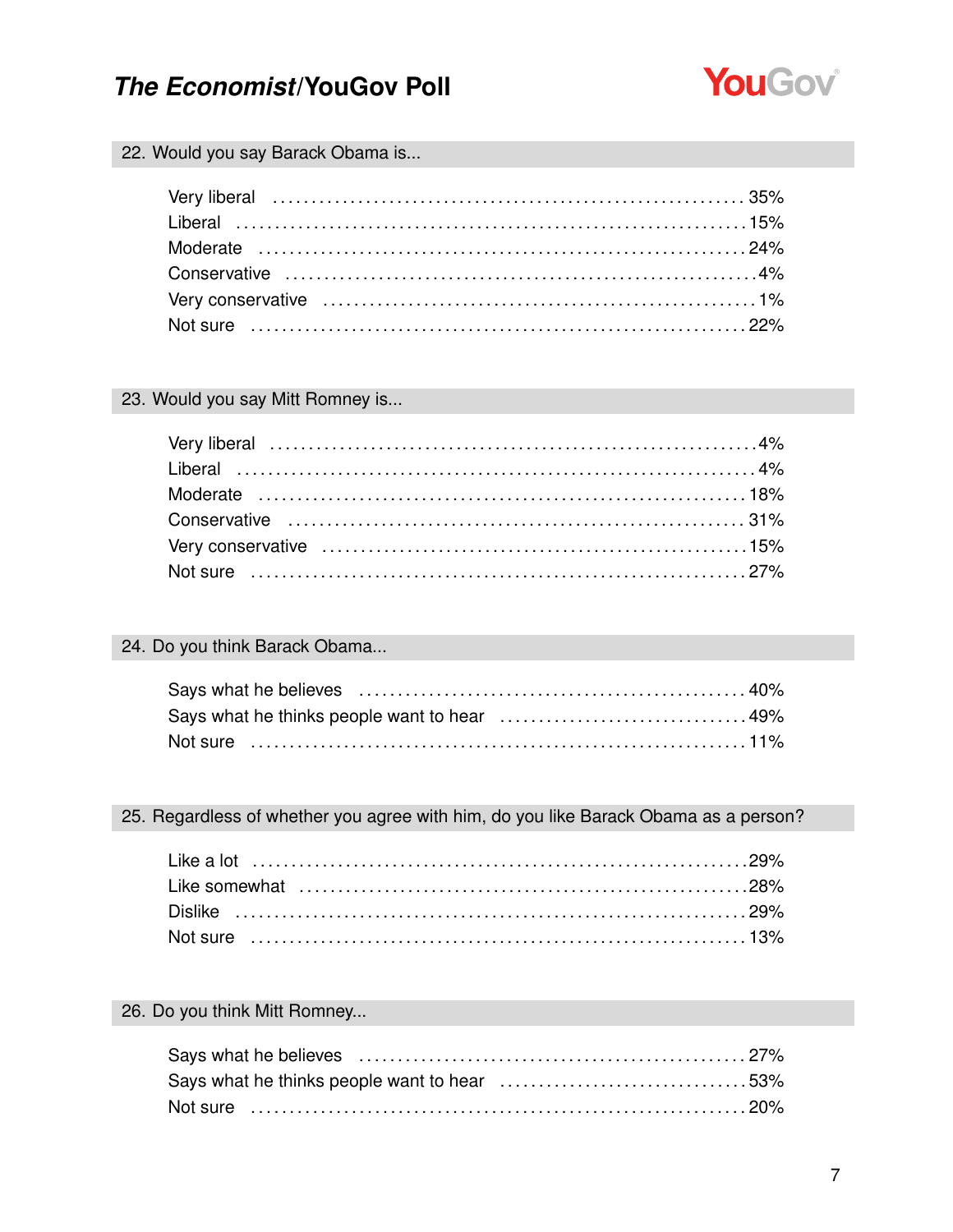

27. Regardless of whether you agree with him, do you like Mitt Romney as a person?

#### 28. How well do you think each the following describes Barack Obama?

|                    | <b>Extremely</b><br>well | Quite well | Not too well | Not well at<br>all |
|--------------------|--------------------------|------------|--------------|--------------------|
| Strong leader      | 19%                      | 27%        | 25%          | 29%                |
| Moral              | 23%                      | 31%        | 19%          | 27%                |
| Cares about people |                          |            |              |                    |
| like me            | 22%                      | 26%        | 20%          | 32%                |
| Knowledgeable      | 28%                      | 34%        | 18%          | 20%                |
| Inspiring          | 30%                      | 26%        | 16%          | 28%                |
| Compassionate      | 25%                      | 27%        | 22%          | 26%                |
| Decent             | 28%                      | 31%        | 15%          | 25%                |
| Intelligent        | 37%                      | 34%        | 15%          | 15%                |

#### 29. How well do you think each the following describes Mitt Romney?

|                    | <b>Extremely</b><br>well | Quite well | Not too well | Not well at<br>all |
|--------------------|--------------------------|------------|--------------|--------------------|
| Strong leader      | 16%                      | 33%        | 27%          | 24%                |
| Moral              | 20%                      | 36%        | 23%          | 21%                |
| Cares about people |                          |            |              |                    |
| like me            | 8%                       | 26%        | 26%          | 40%                |
| Knowledgeable      | 20%                      | 37%        | 25%          | 18%                |
| Inspiring          | 9%                       | 25%        | 32%          | 33%                |
| Compassionate      | 11%                      | 27%        | 29%          | 33%                |
| Decent             | 21%                      | 33%        | 24%          | 22%                |
| Intelligent        | 26%                      | 42%        | 16%          | 15%                |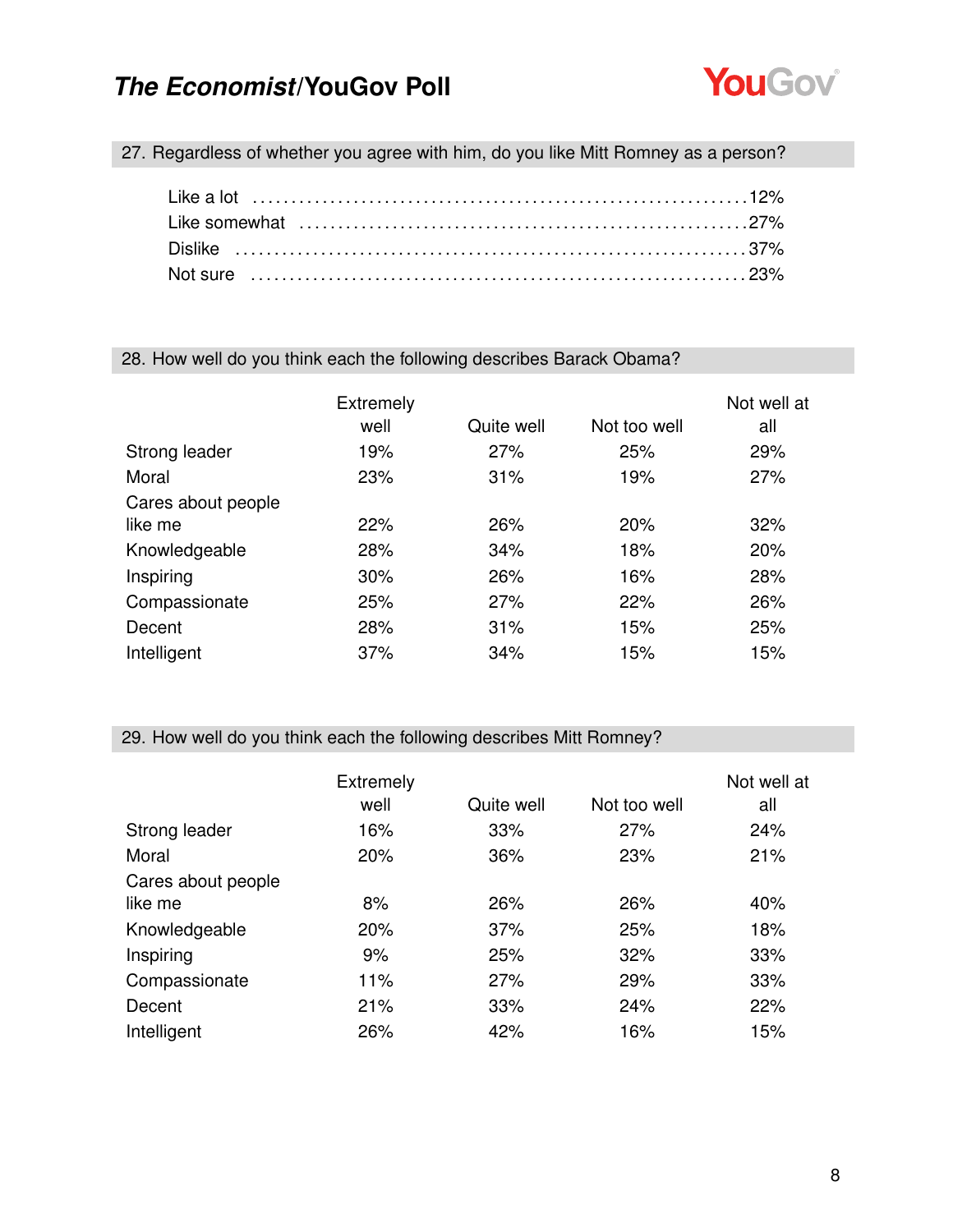

|                | Like a<br>lot | Like<br>somewhat Neutral |     | <b>Dislike</b><br>somewhat | Dislike a<br>lot | Don't<br>know |
|----------------|---------------|--------------------------|-----|----------------------------|------------------|---------------|
| American       | 73%           | 17%                      | 6%  | 1%                         | $0\%$            | 3%            |
| African        | 8%            | 9%                       | 21% | 6%                         | 9%               | 47%           |
| Middle Eastern | 14%           | 14%                      | 22% | 7%                         | 8%               | 35%           |
| French         | 20%           | 24%                      | 25% | 3%                         | 6%               | 22%           |
| Italian        | 65%           | 22%                      | 6%  | $1\%$                      | 3%               | 3%            |
| Chinese        | 54%           | 26%                      | 9%  | 2%                         | 5%               | 4%            |
| Indian         | 16%           | 17%                      | 20% | 9%                         | 11%              | 27%           |
| Mexican        | 54%           | 26%                      | 8%  | 4%                         | 3%               | 5%            |
| Thai           | 22%           | 19%                      | 18% | 6%                         | 9%               | 25%           |

30. How much do you like each of the following types of food?

### 31. Which of these is your **favorite** type of food?

#### 32. Which country do you think makes the best cars?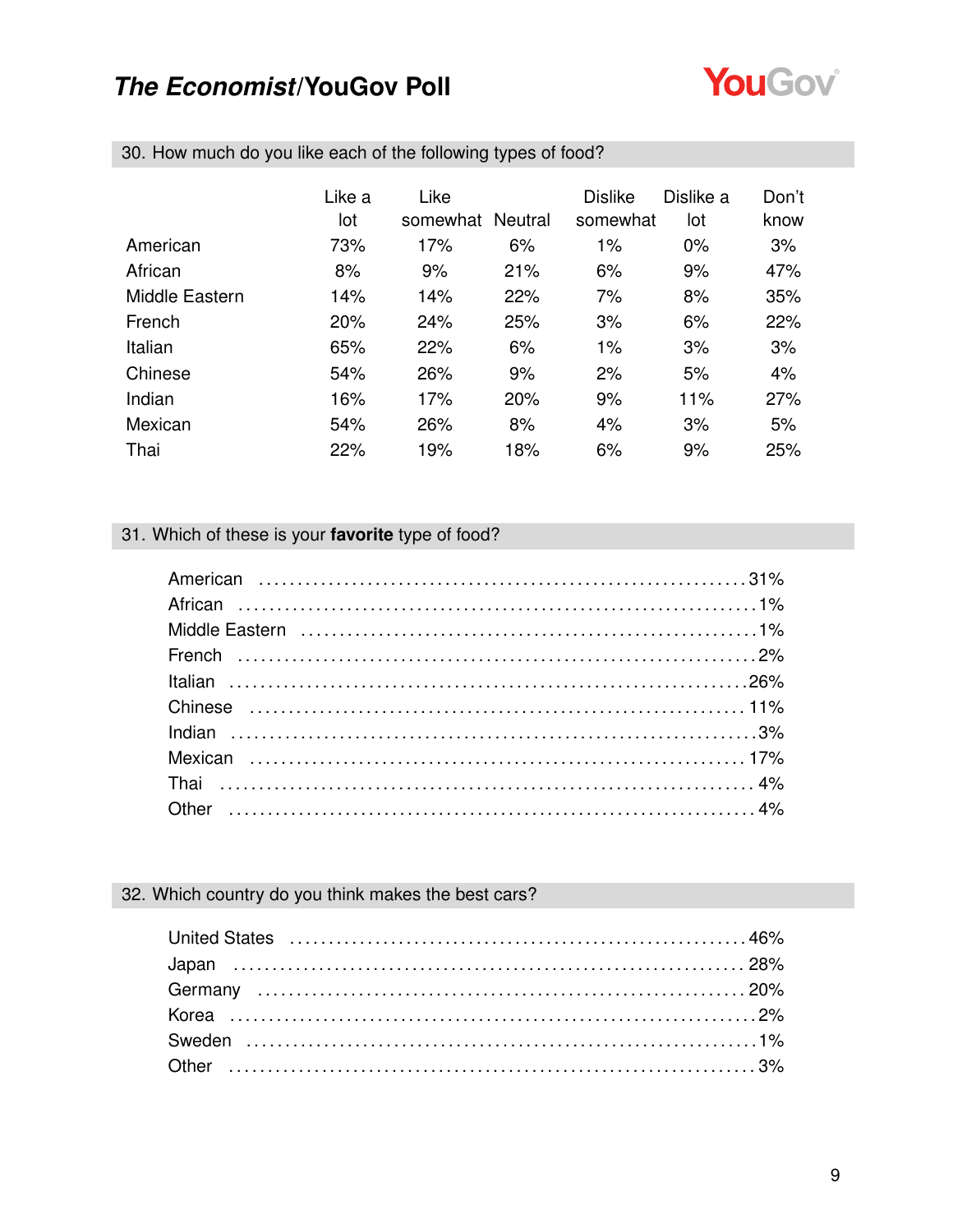

33. Which country do you think makes the worst cars?

34. If you had to pick one, what type of movie would you most like to see?

#### 35. In general, do you prefer Hollywood or foreign films?

#### 36. Given the choice, what do you most like to do for entertainment?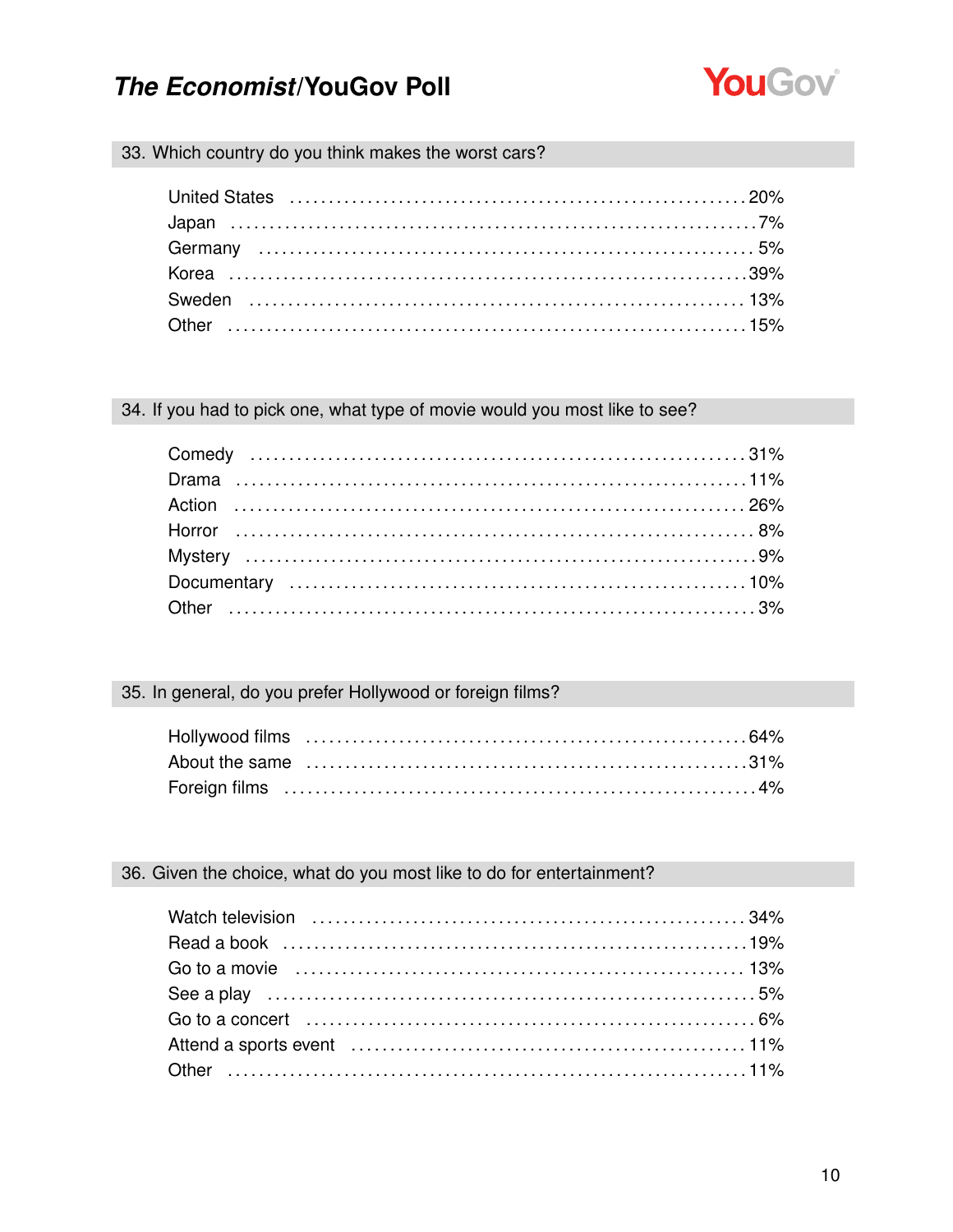

37. Please tell us how strongly you agree or disagree with the following statements.

|                                            |                   |                   | <b>Neither</b>        |                             |                             |
|--------------------------------------------|-------------------|-------------------|-----------------------|-----------------------------|-----------------------------|
|                                            | Agree<br>strongly | Agree<br>somewhat | agree nor<br>disagree | <b>Disagree</b><br>somewhat | <b>Disagree</b><br>strongly |
| Generations of                             |                   |                   |                       |                             |                             |
| slavery and                                |                   |                   |                       |                             |                             |
| discrimination have                        |                   |                   |                       |                             |                             |
| created conditions                         |                   |                   |                       |                             |                             |
| that make it difficult                     |                   |                   |                       |                             |                             |
| for blacks to work                         |                   |                   |                       |                             |                             |
| their way out of the                       |                   |                   |                       |                             |                             |
| lower class.                               | 12%               | 18%               | 20%                   | 19%                         | 31%                         |
| Over the past few                          |                   |                   |                       |                             |                             |
| years, blacks have                         |                   |                   |                       |                             |                             |
| gotten less than they<br>deserve.          | 6%                | 13%               | 29%                   | 17%                         | 35%                         |
|                                            |                   |                   |                       |                             |                             |
| It's really a matter of<br>some people not |                   |                   |                       |                             |                             |
| trying hard enough; if                     |                   |                   |                       |                             |                             |
| blacks would only try                      |                   |                   |                       |                             |                             |
| harder they could be                       |                   |                   |                       |                             |                             |
| just as well off as                        |                   |                   |                       |                             |                             |
| whites.                                    | 24%               | 26%               | 25%                   | 11%                         | 15%                         |
| Irish, Italians, Jewish                    |                   |                   |                       |                             |                             |
| and many other                             |                   |                   |                       |                             |                             |
| minorities overcame                        |                   |                   |                       |                             |                             |
| prejudice and worked                       |                   |                   |                       |                             |                             |
| their way up. Blacks                       |                   |                   |                       |                             |                             |
| should do the same                         |                   |                   |                       |                             |                             |
| without any special                        |                   |                   |                       |                             |                             |
| favors.                                    | 39%               | 23%               | 22%                   | 8%                          | 7%                          |

### 38. Overall, do you think the economy is getting better or worse?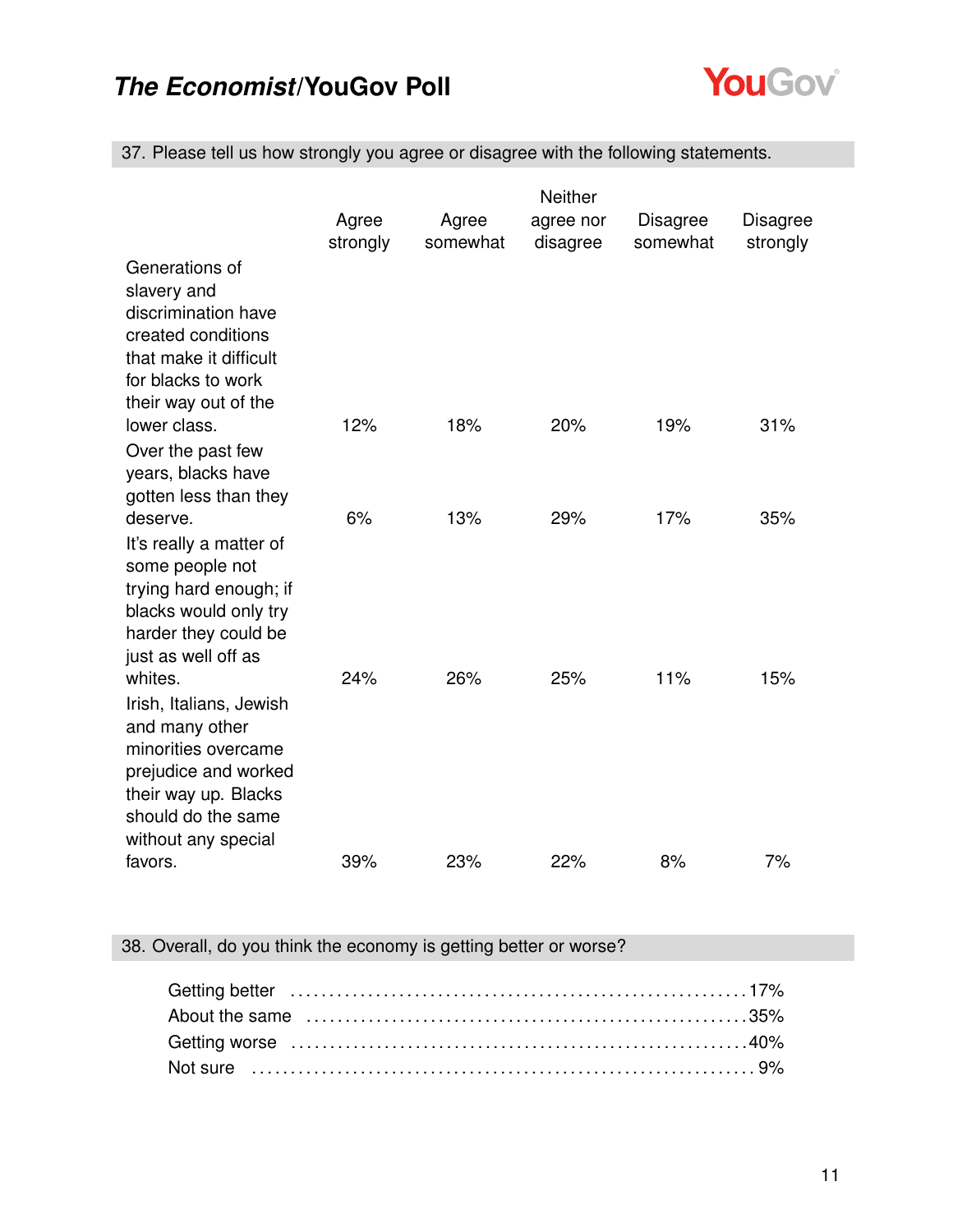

39. Do you think the stock market will be higher or lower 12 months from now?

### 40. Would you say that you and your family are...

| Better off financially than you were a year ago 14%   |  |
|-------------------------------------------------------|--|
| About the same financially as you were a year ago 47% |  |
| Worse off financially than you were a year ago 33%    |  |
|                                                       |  |

#### 41. Gender

| Male   |  |  |  |  |  |  |  |  |  |  |  |  |  |  |  |  |  |
|--------|--|--|--|--|--|--|--|--|--|--|--|--|--|--|--|--|--|
| Female |  |  |  |  |  |  |  |  |  |  |  |  |  |  |  |  |  |

#### 42. Education

| Some college (and according to the collection of the collection of the collection of the collection of the col |  |
|----------------------------------------------------------------------------------------------------------------|--|
|                                                                                                                |  |
|                                                                                                                |  |
|                                                                                                                |  |

#### 43. Age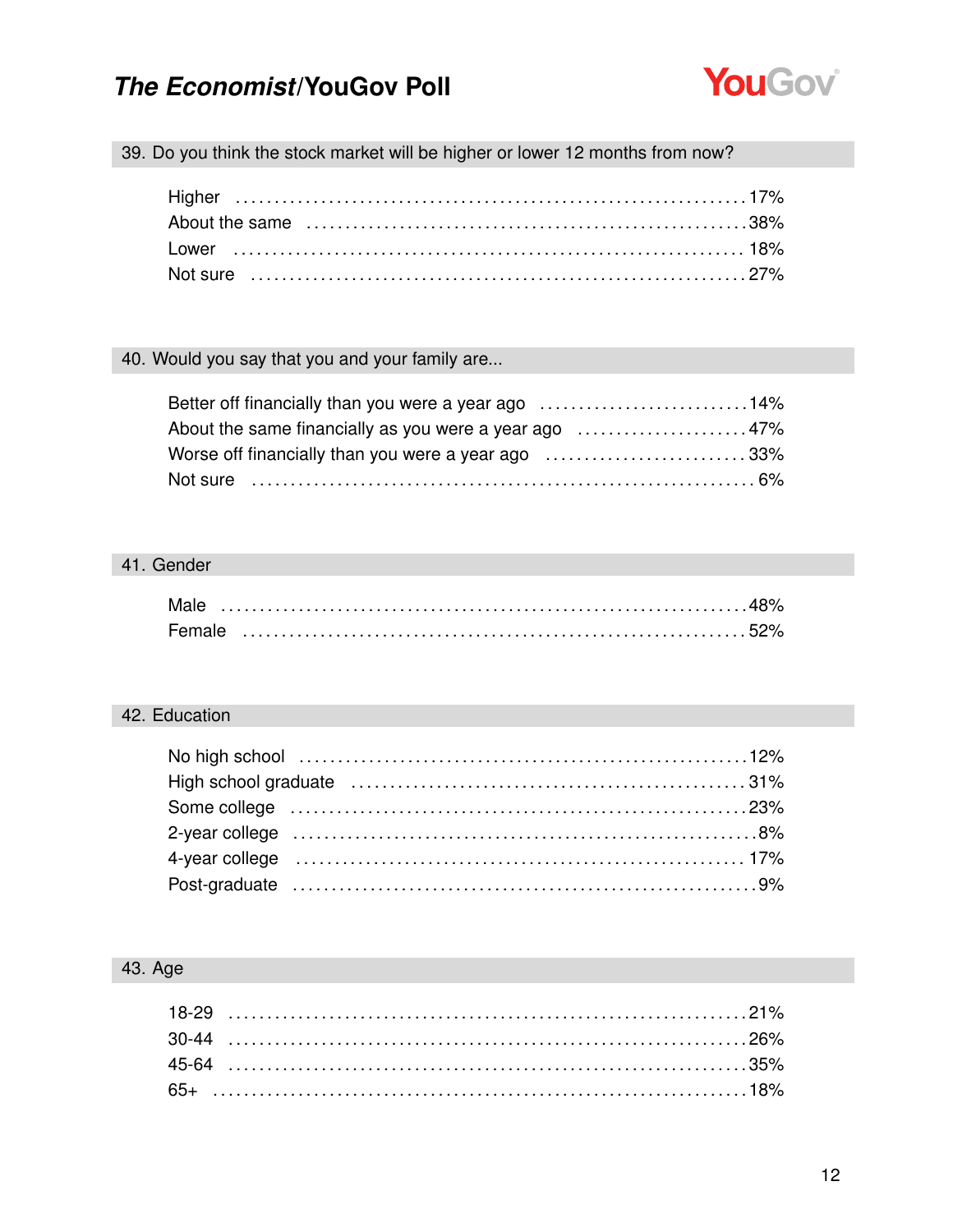

#### 44. Race

### 45. Region

### 46. Party Identification

| Lean Democrat (and the continuum of the canonical contract to the canonical text of the canonical text of the |  |
|---------------------------------------------------------------------------------------------------------------|--|
|                                                                                                               |  |
|                                                                                                               |  |
|                                                                                                               |  |